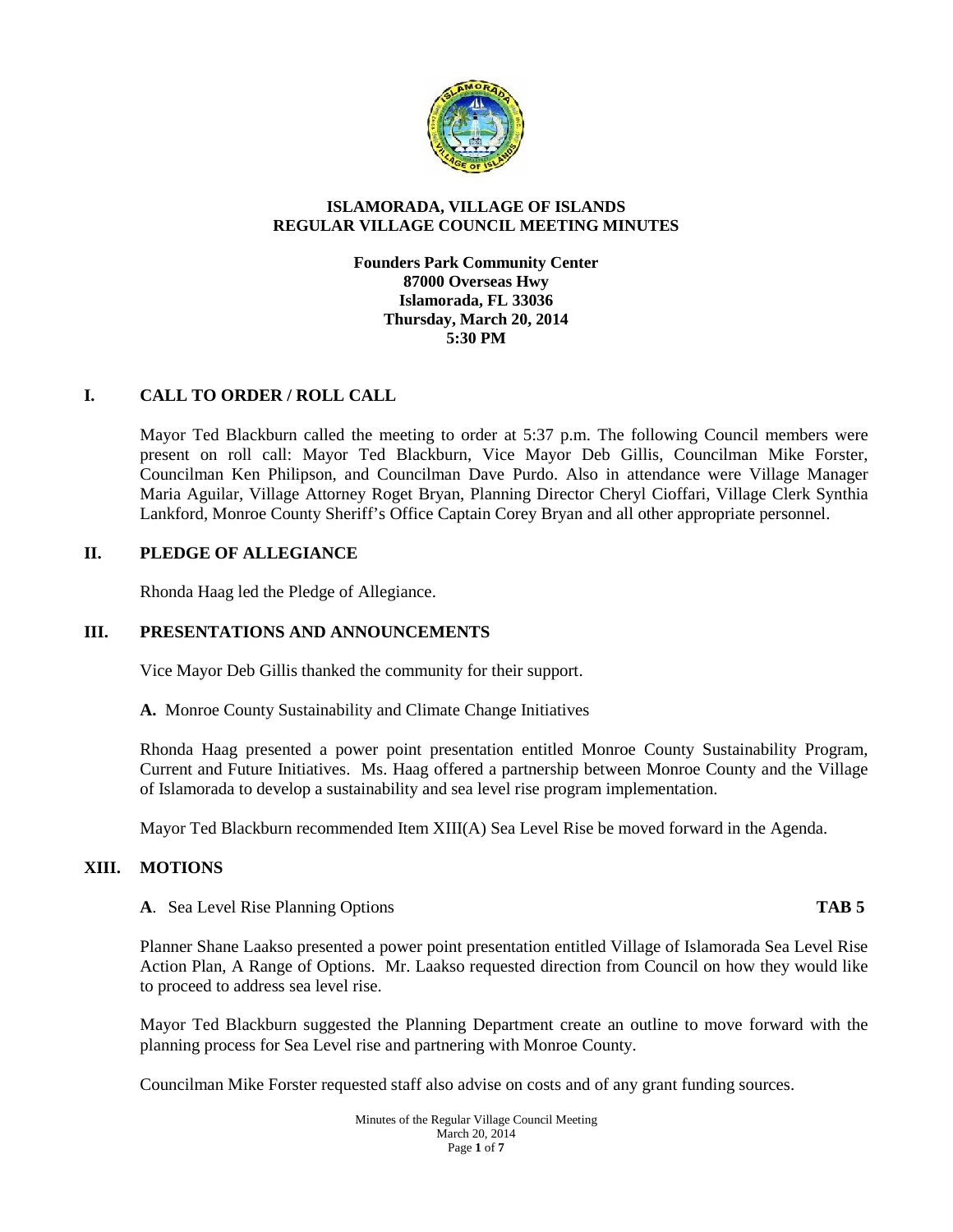Councilman Ken Philipson commended the Planning department for their work on climate change and sea level rise. Councilman Philipson would like establish a budget for this particular item and would like to bring it forward during the scheduled strategic planning workshop.

Councilman Dave Purdo expressed support for partnering with Monroe County. Councilman Purdo conceded that no plan for sea level rise would stop a flooding disaster from a major hurricane.

Vice Mayor Deb Gillis agreed the Village of Islamorada should begin the planning process and asked staff to investigate grant funding.

Rhonda Haag advised Council Monroe County is in process of conducting sea level rise modeling and research; it may be cost effective to piggy back onto their studies.

Mayor Ted Blackburn stated Sea Oats Beach is the most flood vulnerable area in Islamorada, during the times of flooding access to the main land for residents of Monroe County is obstructed. Mayor Blackburn suggested partnering with the D.O.T. and Monroe County to address the roadway at Sea Oats Beach.

Staff was given direction to bring back an outline with associated costs to move through the stages of the planning process, explore a partnership with Monroe County to move through the stages of the planning process and seek outside funding sources through grants.

Mayor Ted Blackburn opened public comment.

Larry Barr suggested raising the road at Sea Oats beach, so the water could flow underneath.

Bob Johnson agreed that addressing the road flooding at Sea Oats beach should be the project with the highest priority.

Stan Margulies commended Planner Shane Laakso on his presentation. Mr. Margulies urged Council to support Representative Garcia and Senator's Nelson and Rubio to advocate FEMA to not impose increased rates.

Mayor Blackburn closed public comment.

Director of Public Works John Sutter announced the pool at the Ron Levy Aquatic Center is undergoing repairs. The pool was closed today, March 20, 2014, and will be closed Friday, March 21, 2014. Mr. Sutter was optimistic the pool would reopen on Saturday. There will be a hazardous household waste drop off on Friday and Saturday, March 28 and 29 at the south entrance of Founders' Park.

Chief Terry Abel announced the Annual Fundraiser and Barbeque for the Islamorada Firefighter's Benevolent Association on Sunday, March 23, 2014 at Fire Station #20.

# **IV. PUBLIC COMMENT**

Larry Barr thanked Gene Hoffman and Wade trim for addressing the complaints in his neighborhood regarding repaving the roadway.

# **V. AGENDA: Request for Deletion / Emergency Additions**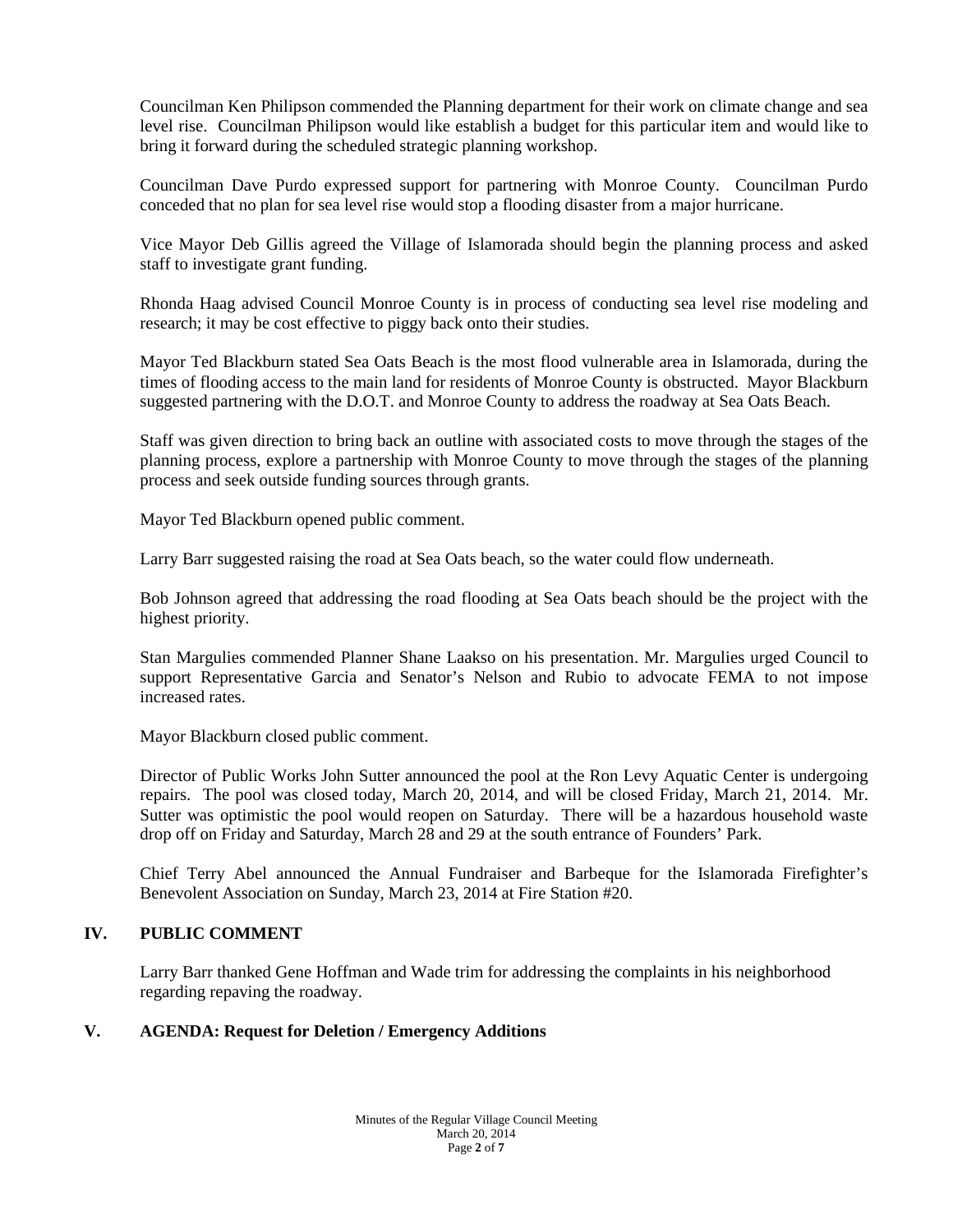Councilman Mike Forster requested addition of an item under Mayor/Council communication to discuss the Monte Green storage unit development.

Councilman Ken Philipson advised Council HB 985 and SB 718 requiring municipalities to include a specific description of each item to be discussed in a meeting of the governing body. The bill would prohibit municipalities from acting on any matter that was not publicly noticed prior to the meeting, subject to some narrow exceptions

#### **VI. CITIZENS' ADVISORY COMMITTEE UPDATES** None.

### **VII. VILLAGE MANAGER REPORTS AND UPDATES**

Village Manager Maria Aguilar advised the Village Administrative Center phone system was being changed to give callers an option to press zero for an operator. The operator duties will primarily be assigned to Deputy Village Clerk Nancy Jacobson. Ms. Aguilar indicated these measures were being enacted to improve customer service alleviate caller frustration.

Ms. Aguilar indicated the I.T. Department is investigating setting up an e-mail address for each of the committees in the Village, so that when an e-mail is sent to the committee address each member of that committee will be copied with the message.

Councilman Ken Philipson reported he had met with Ms. Aguilar and expects to bring back a contract for the Village Manager at the April 10, 2014 regular Village Council meeting.

#### **VIII. CONSENT AGENDA**

**A.** Resolution Approving the Second Renewal of the Turf and Landscape Joint Participation **TAB 1** Agreement with the Florida Department of Transportation

Councilman Ken Philipson offered a motion to approve. Vice Mayor Deb Gillis seconded the motion. Council voted all in favor. The motion passed 5-0.

### **IX. WASTEWATER MATTERS**

#### **A.** Wastewater Project Update **TAB 2**

## Wastewater Utility Director Greg Tindle provided the report. Flow to the Key Largo Wastewater Treatment District will begin in approximately two months. The foundation work has commenced on the Middle Plantation Key vacuum pump station. Work on the final channel bores is expected to be complete this month. Work continues on flushing the force main on the Old Highway.

Councilman Dave Purdo inquired if the spill at the wastewater plant on Plantation Key was cleaned up.

Mr. Tindle advised cleanup operations were complete and an initial alarm has been installed to prevent the accident from reoccurring.

Councilman Ken Philipson inquired if all the required easements have been secured.

Mr. Tindle advised that all the legal work is complete and the contractor, staff and Village Attorney meet regularly to identify easement required and expedite the obtainment of easements.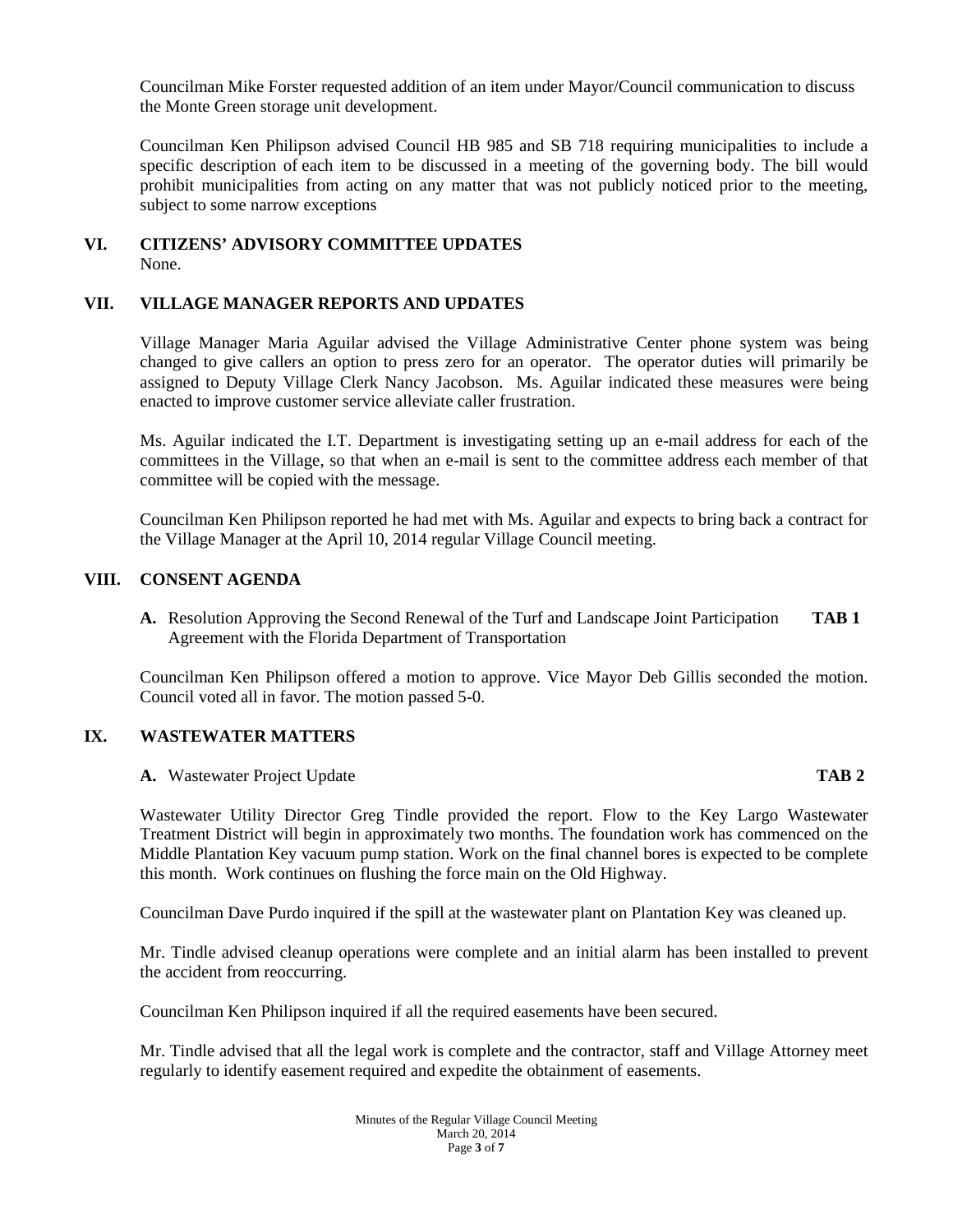Councilman Mike Forster requested the monthly reports include the number of easements executed and the number of easements pending.

Mayor Ted Blackburn opened public comment; no public comment was offered.

# **X. ORDINANCES**

**A.** Second Reading – Amendment to Ordinance Regulating Golf Carts to Provide for **TAB 3** Inspections by a Certified Mechanic

Village Attorney Roget Bryan read the title of the Ordinance. Captain Corey Bryan presented the staff report recommending approval of the Ordinance on second reading.

Councilman Ken Philipson requested an item on the April 10, 2014 agenda to discuss making golf carts legal on the roadways throughout the Village.

Mayor Ted Blackburn opened public comment; no public comment was offered.

Councilman Ken Philipson offered a motion to approve. Vice Mayor Deb Gillis seconded the motion. Council voted all in favor. The motion passed 5-0.

### **XI. QUASI-JUDICIAL**

**A.** Application for Minor Conditional Use (MN-13-05) by Richard C. Webster Estate **TAB 4**

Mayor Ted Blackburn requested individuals wishing to make public comment sign up with the Village Clerk. Village Attorney Roget Bryan read the Quasi-Judicial statement. Village Clerk Synthia Lankford swore in the witnesses. Council disclosed their ex-parte communications. Village Attorney Roget Bryan read the title of the Resolution. Director of Planning Cheryl Cioffari presented the staff report recommending approval of the Minor Conditional use with the conditions as listed in the Resolution.

Councilman Ken Philipson inquired regarding the buildings elevation and if the structure was at risk for flooding.

Vice Mayor Deb Gillis inquired whether the top of the basement was high enough to prevent inundation due to a surge. Gene Hoffman from Wade Trim responded that the finished floor would be at an elevation of nine feet.

Vice Mayor Deb Gillis expressed that we needed to protect our assets and requested the elevation be doubled checked.

Mayor Ted Blackburn opened public comment; no public comment was offered.

Councilman Dave offered a motion to approve. Vice Mayor Deb Gillis seconded the motion. Council voted all in favor. The motion passed 5-0.

# **XII. RESOLUTIONS**

None.

### **XIV. MAYOR / COUNCIL COMMUNICATIONS**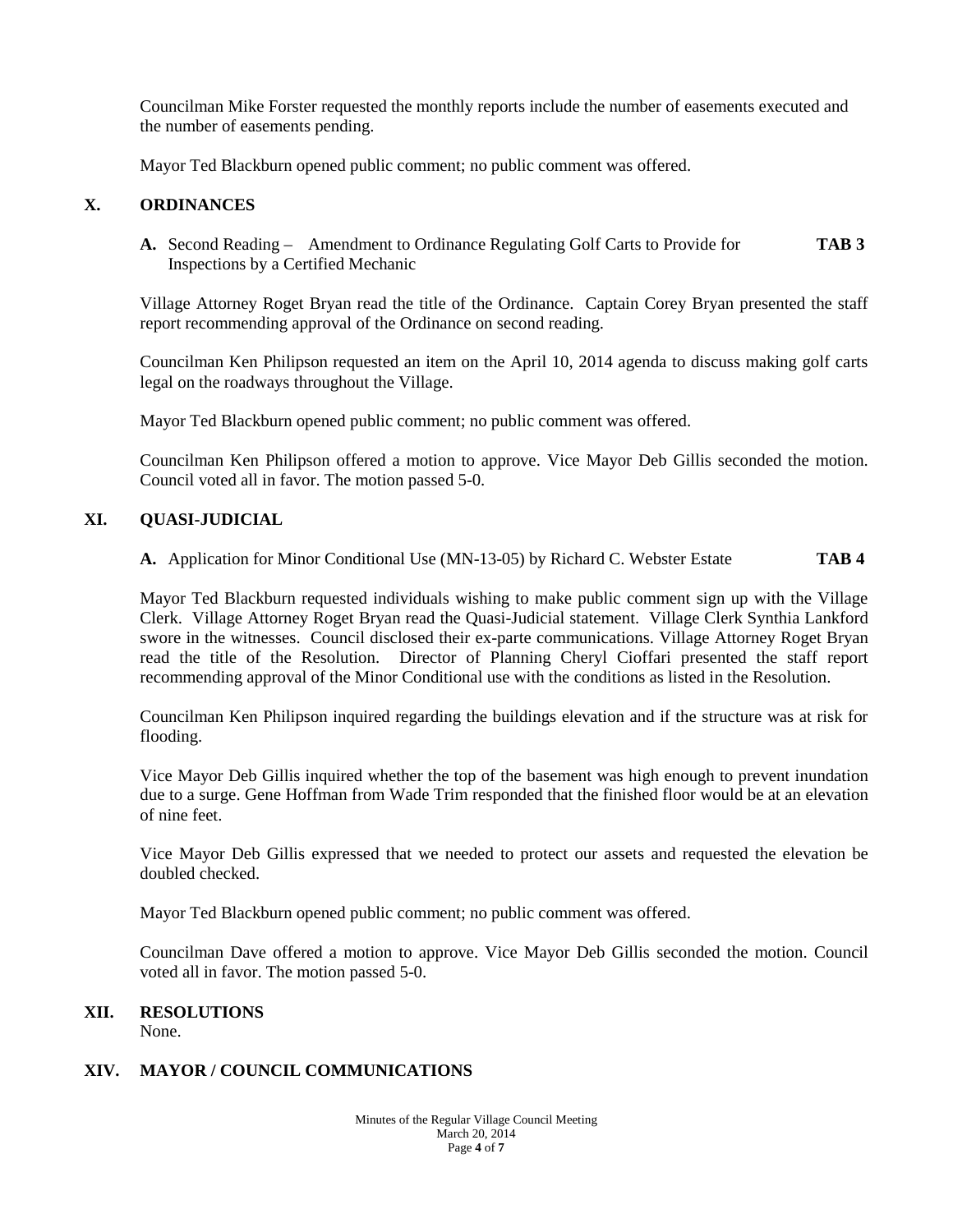Mayor Ted Blackburn cited a Free Press article that was not accurate regarding the Army Corp of Engineers and the funding distribution between Islamorada, Key Largo and Marathon. Mayor Blackburn announced the Free Press would print a correction.

Councilman Mike Forster brought forth the request from Monte Green to obtain a temporary certificate of occupancy for his rental storage development. The Department of Health has approved his request. Councilman Mike Forster asked Council to give direction to staff to move forward on granting the temporary certificate of occupancy, as long as it is legally sufficient.

Vice Mayor Deb Gillis inquired whether if there was an affordable housing unit on the property.

Councilman Mike Forster replied affirmatively, but it was not included in the requested temporary certificate of occupancy.

Councilman Ken Philipson and Councilman Dave Purdo voiced their agreement that the temporary certificate of occupancy should be granted.

Village Attorney Roget Bryan advised the Village is restricted by the language that was approved in the conditional use resolution and affordable housing agreement. Mr. Bryan stated understanding of the direction of Council and will work with staff to determine the appropriate action to issue a temporary certificate of occupancy.

# **XV. VILLAGE ATTORNEY / VILLAGE MANAGER COMMUNICATIONS**

#### **A.** Charter Amendment Language **TAB 6**

Village Attorney, Roget Bryan advised on the process of amending the Village Charter. The three proposed charter amendments were; change of term of office for council members from two to four years, while providing for staggered terms; revise the language to provide election of the mayor by the electorate; to eliminate seats and the references to seats while still maintaining an election at large process. The next regular election for the Village is November 4, 2014. A special election could be called in advance of November 2014 for a referendum on the proposed charter amendments at the approximate cost of \$24,000.00.

Councilman Mike Forster stated he does not support taking any of the charter amendments to referendum.

Councilman Ken Philipson advised he would not support a special election on the proposed charter amendments.

Vice Mayor Deb Gillis stated that a referendum for staggered four year terms was defeated by the voters and 2007 and does not believe the charter amendments should go forward.

Councilman Dave Purdo spoke in support of taking the proposed charter amendment to referendum.

Mayor Ted Blackburn opened public comment.

Larry Barr opined that he would support a charter amendment for staggered terms, but none of the others.

Bob Johnson spoke against the proposed charter amendments and advised the community has already voted down four year terms.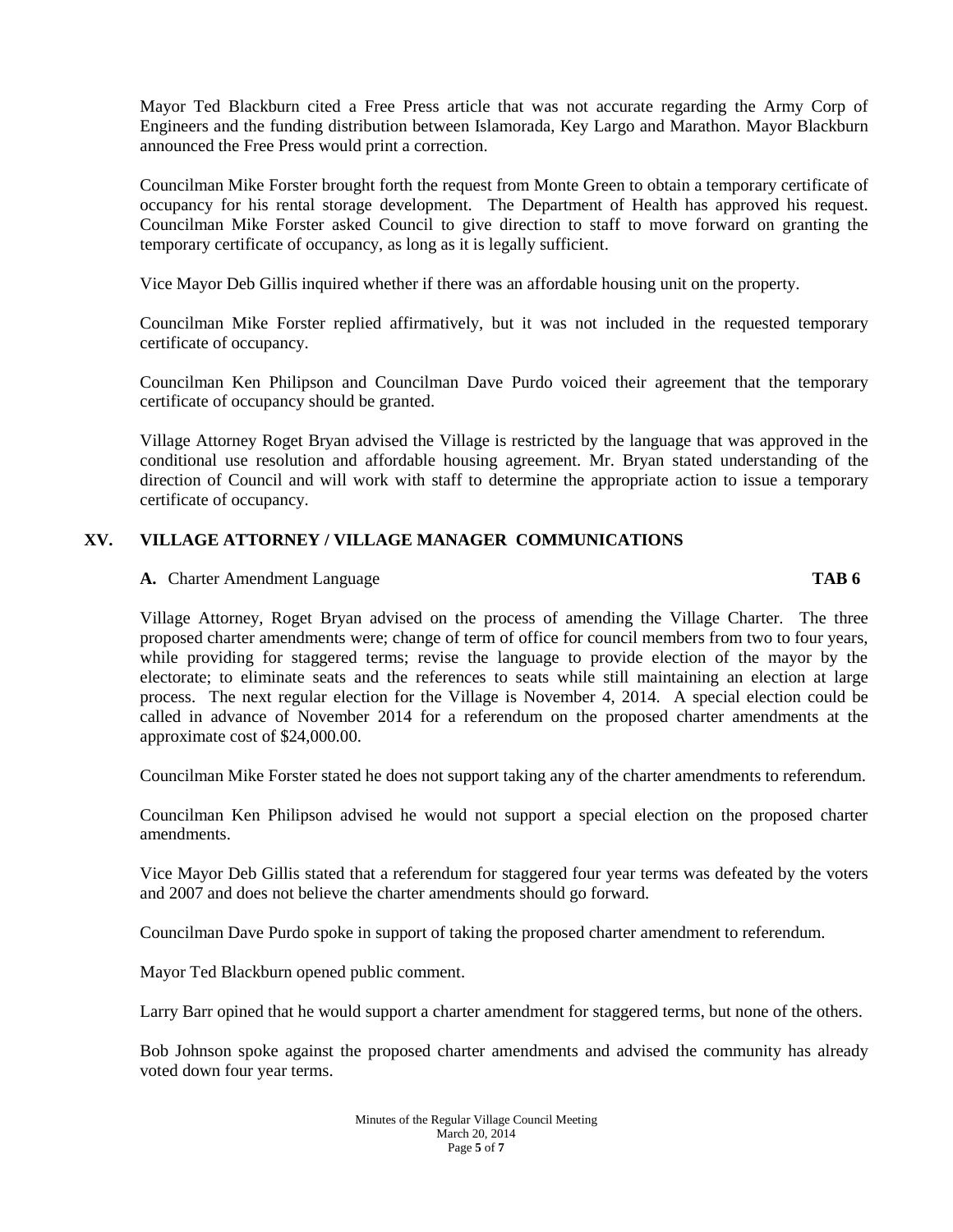Mayor Ted Blackburn closed public comment.

Vice Mayor Deb Gillis made a motion to not bring any of these charter amendment items forward for either the August or November elections. Councilman Forster seconded the motion. Vice Mayor Gillis, Councilman Forster, Councilman Philipson and Mayor Blackburn voted in favor of the motion. Councilman Purdo opposed the motion. The motion passed 4-1.

B. Proposed Revisions to Towing Ordinance **TAB 7**

Village Attorney Roget Bryan explained the towing ordinance currently adopted in the Village. Mr. Bryan requested direction from Council on the revisions to the ordinance.

Councilman Mike Forster stated he spoke to two wrecker services, one currently licensed to operate in the Village and the other not licensed in the Village. Both services have verbally agreed to changes in maximum charges as follows: the base rate will remain the same, there will be no charge for the inside/outside storage fee for the first six hours, administrative and notification fees will stay the same, mileage will remain the same, there will be no per hour charge beginning upon arrival on site and the afterhours gate fee will be reduced to \$50. Councilman Forster recommended a drop fee of fifty percent of the base rate be included in the ordinance. Councilman Forster inquired if there was a system to advise of a car being towed in the Village and of the minimum signage notifying the public of their rights and what they can be charged.

Vice Mayor Deb Gillis inquired if there have been any problems with the public being charged a higher rate for a higher class of wrecker required for the tow.

Village Attorney Roget Bryan clarified the ordinance regulates that the rates are tied to the lowest class of wrecker required to tow the vehicle. Mr. Bryan advised the notice requirement in the statutes provides both verbiage and actual size of the sign and what information needs to be contained upon; local governments may inspect the signs to confirm they are in compliance.

Mayor Ted Blackburn opened public comment.

Larry Barr stated that his car had been towed and he was not notified of the location of the vehicle. Mr. Barr advised the towing companies accept cash only as payment.

Councilman Mike Forster advised the towing companies were concerned with consumers cancelling credit card payments through chargebacks.

Mayor Ted Blackburn closed public comment.

Council directed staff to bring back an amended towing ordinance, incorporating Councilman Forster's recommendation.

Councilman Ken Philipson directed staff to add an agenda item to the next meeting regarding synthetic drugs.